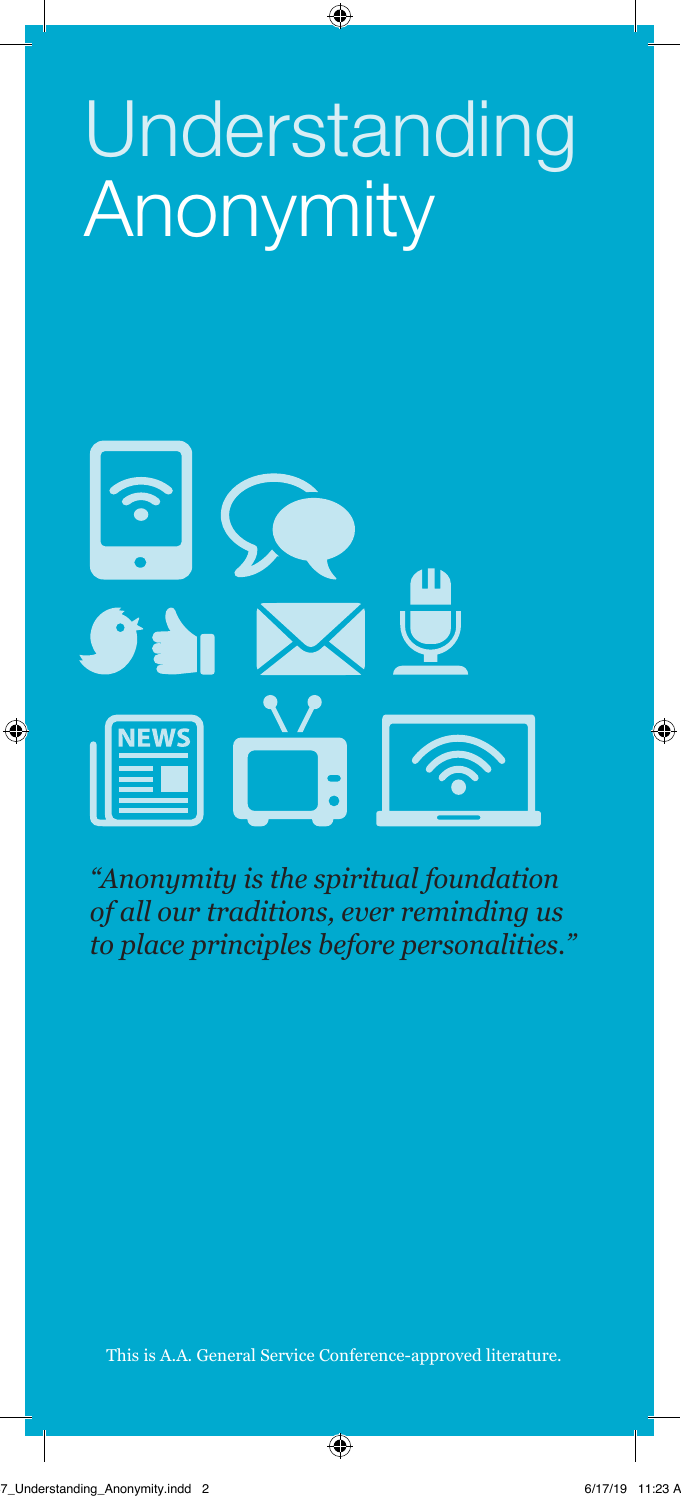*Alcoholics Anonymous®* is a fellowship of men and women who share their experience, strength and hope with each other that they may solve their common problem and help others to recover from alcoholism.

• The only requirement for membership is a desire to stop drinking. There are no dues or fees for A.A. membership; we are self-supporting through our own contributions.

• A.A. is not allied with any sect, denomination, politics, organization or institution; does not wish to engage in any controversy; neither endorses nor opposes any causes.

• Our primary purpose is to stay sober and help other alcoholics to achieve sobriety.

> *Copyright © AA Grapevine, Inc.; reprinted with permission.*

#### Copyright © 2018 by Alcoholics Anonymous World Services, Inc.

#### Updated June 2019.

All rights reserved.

*Mail address:*  Box 459 Grand Central Station New York, NY 10163

www.aa.org

55M – 6/19 (PAH)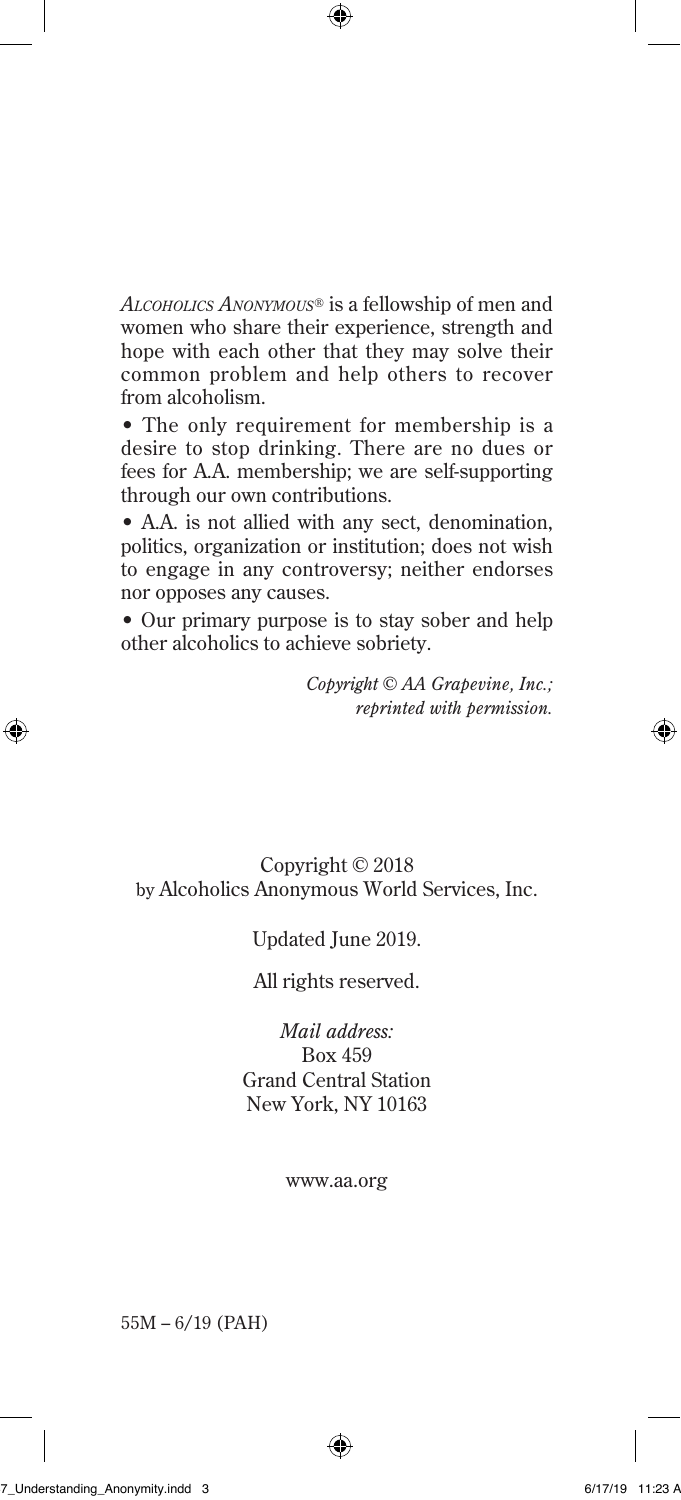Understanding Anonymity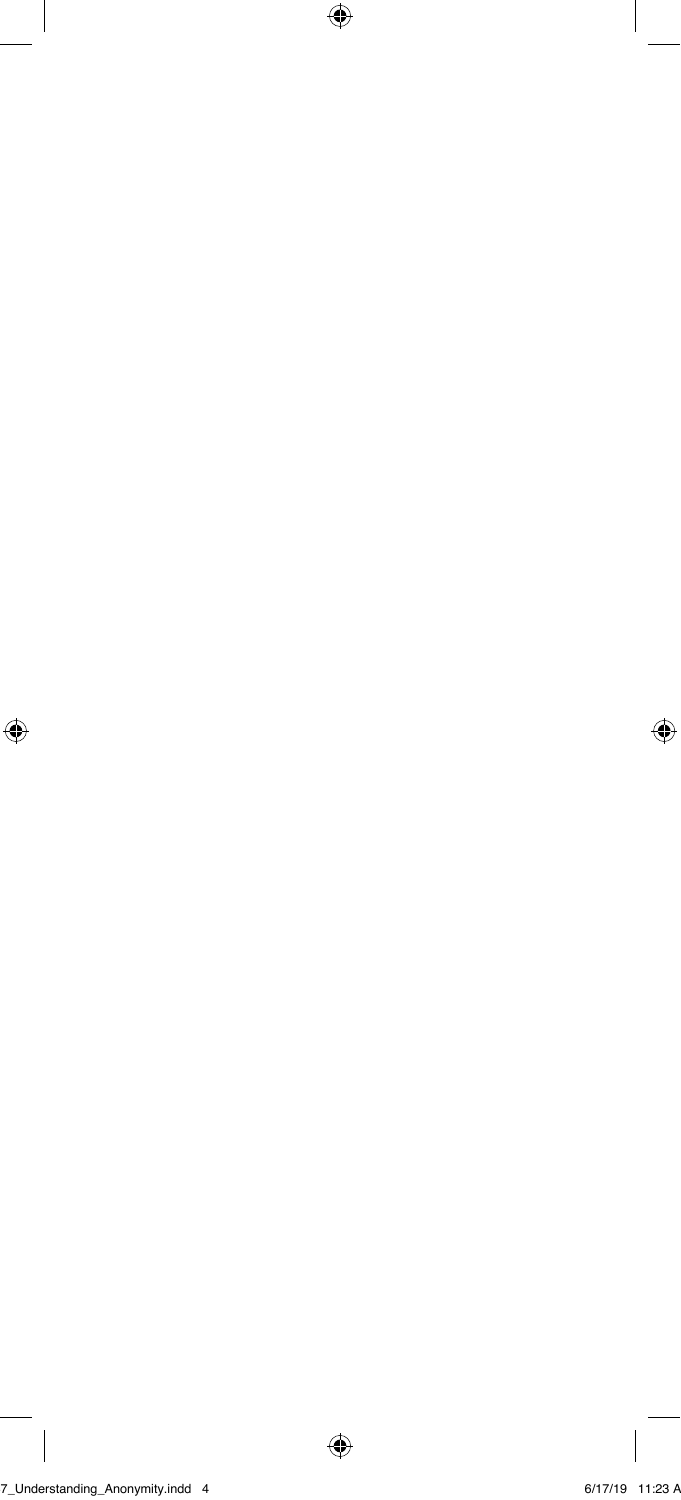*"Anonymity is the spiritual foundation of all our Traditions, ever reminding us to place principles before personalities."* 

That is the purpose of anonymity in Alcoholics Anonymous? Why is it often referred to as the greatest single protection the Fellowship has to assure its continued existence and growth?

If we look at the history of A.A., from its beginning in 1935 until now, it is clear that anonymity serves two different yet equally vital functions:

• At the personal level, anonymity provides protection for all members from identification as alcoholics, a safeguard often of special importance to newcomers.

• At the public level of press, radio, TV, films and other media technologies such as the Internet, anonymity stresses the equality in the Fellowship of all members by putting the brake on those who might otherwise exploit their A.A. affiliation to achieve recognition, power, or personal gain.

When using digital media, A.A. members are responsible for their own anonymity and that of others. When we post, text, or blog, we should assume that we are publishing at the public level. When we break our anonymity in these forums, we may inadvertently break the anonymity of others.

The word "anonymous" in our name is meant to provide as much privacy as an individual may desire regarding membership in A.A.

#### *Anonymity on a person-to-person basis*

From its earliest days, A.A. has promised personal anonymity to all who attend its meetings. Because its founders and first members were recovering alcoholics themselves, they knew from their own experience how ashamed most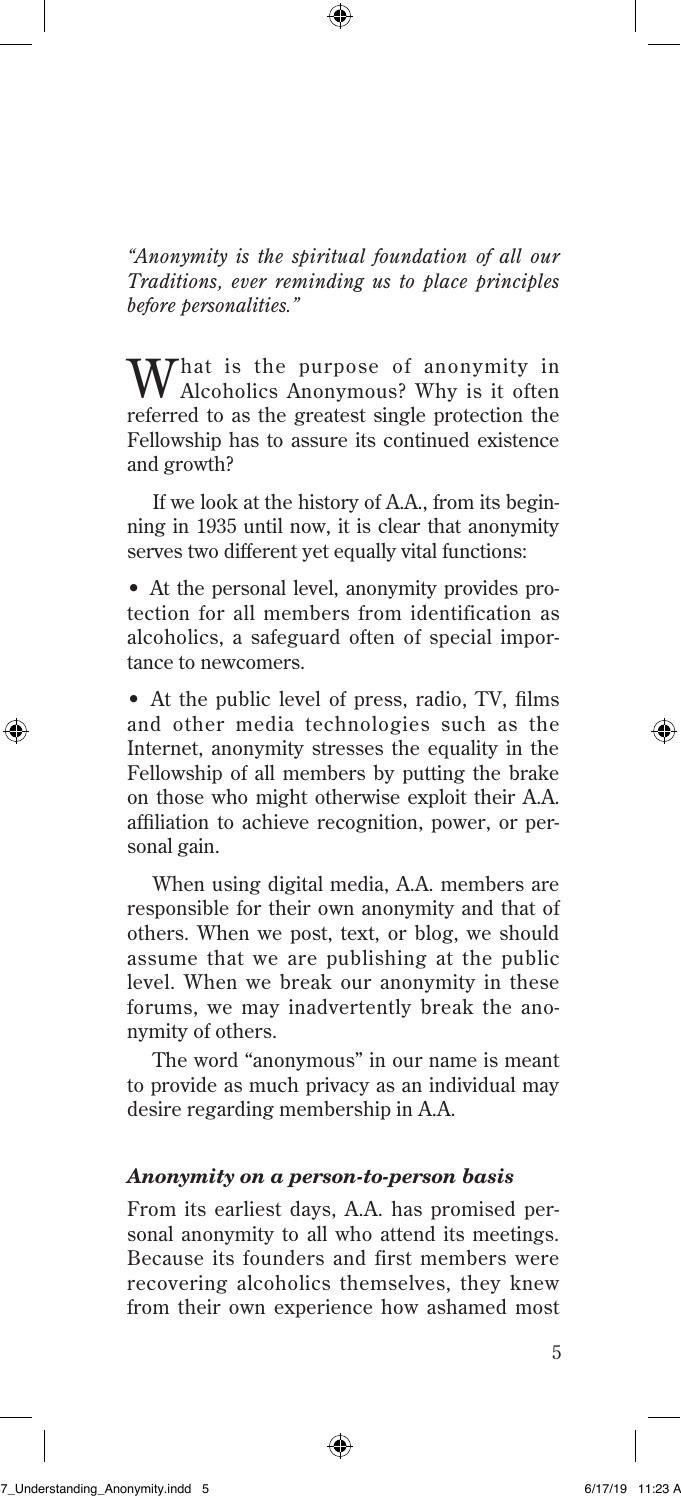alcoholics are about their drinking, how fearful they are of public exposure. The social stigma of alcoholism was great, and those early A.A. members recognized that a firm assurance of confidentiality was imperative if they were to succeed in attracting and helping other alcoholics to achieve sobriety.

Over the years, anonymity has proved one of the greatest gifts that A.A. offers the suffering alcoholic. Without it, many would never attend their first meeting. Although the stigma has lessened to some degree, most newcomers still find admission of their alcoholism so painful that it is possible only in a protected environment. Anonymity is essential for this atmosphere of trust and openness.

As valuable as privacy is to new members, it is noteworthy that most of them are eager to share the good news of their A.A. affiliation with their families. Such a disclosure, however, is always their own choice: A.A. as a whole seeks to ensure that individual members stay as private and protected as they wish, or as open as they wish, about belonging to the Fellowship; but always with the understanding that anonymity at the level of the press, radio, TV, films and other media technologies such as the Internet is crucial to our continuing sobriety and growth — at both the personal and group levels.

#### *Anonymity at the public level*

After its first few years of success, the Fellowship attracted much favorable attention in the press. Articles praising A.A. appeared in magazines and newspapers across the country. With each new article, the ranks of A.A. grew. In those days, everyone still feared the consequences of public disclosure; and so the first press coverage guarded members' anonymity for safety's sake.

As public awareness concerning alcoholism increased, the stigma decreased, and soon some A.A. members began to publicly acknowledge their affiliation in the media. One of the first to do so was a famous ballplayer whose comeback was so spectacular that newspapers lavished attention on his successful struggle against alcohol. Believing that he could help A.A. by revealing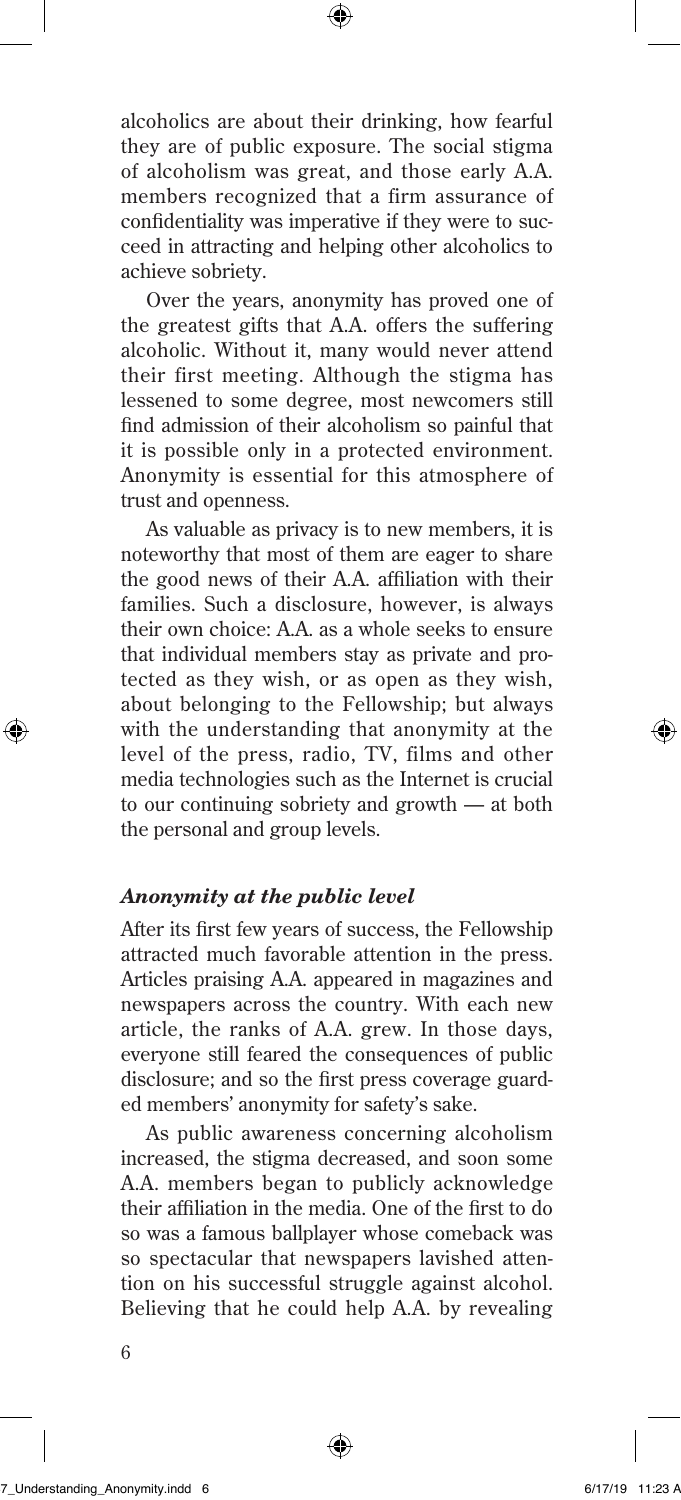his membership, he discussed it openly. Even the founders of A.A. approved his actions simply because they had not yet experienced the costs of such publicity.

Then other members decided to break their anonymity in the media — some motivated by good will, others by personal gain. Some members devised schemes to tie in their A.A. affiliation with all sorts of business enterprises, insurance, sales, places known as "drying-out farms," even a temperance magazine, to name a few.

It did not take long for those at A.A. headquarters to realize that overzealous and self-serving anonymity breakers could quickly jeopardize the Fellowship's hard-won reputation. And they saw that if one person was made an exception, other exceptions would inevitably follow. To assure the unity, effectiveness, and welfare of A.A., anonymity had to be universal. It was the guardian of all that A.A. stood for.

More recently, the arrival of new forms of electronic communication such as social networking offers fresh vehicles to carry the A.A. message to the public. Modern communication flows in ways that are high-tech, relatively open ended and evolving quickly. Protecting anonymity, is a major concern for A.A. members who are accessing the Internet in ever-growing numbers.

## *The spiritual significance of anonymity*

In stressing the equality of all A.A. members and unity in the common bond of their recovery from alcoholism — anonymity serves as the spiritual foundation of the Fellowship. Back in 1948, Bill W., our co-founder, wrote: "One may say that anonymity is the spiritual base, the sure key to all the rest of our Traditions. It has come to stand for prudence and, most importantly, for self-effacement. True consideration for the newcomer if he desires to be nameless; vital protection against misuse of the name Alcoholics Anonymous at the public level; and to each of us a constant reminder that principles come before personal interest — such is the wide scope of this all-embracing principle. In it we see the cornerstone of our security as a movement; at a deeper spiritual level it points us to still greater self-renunciation."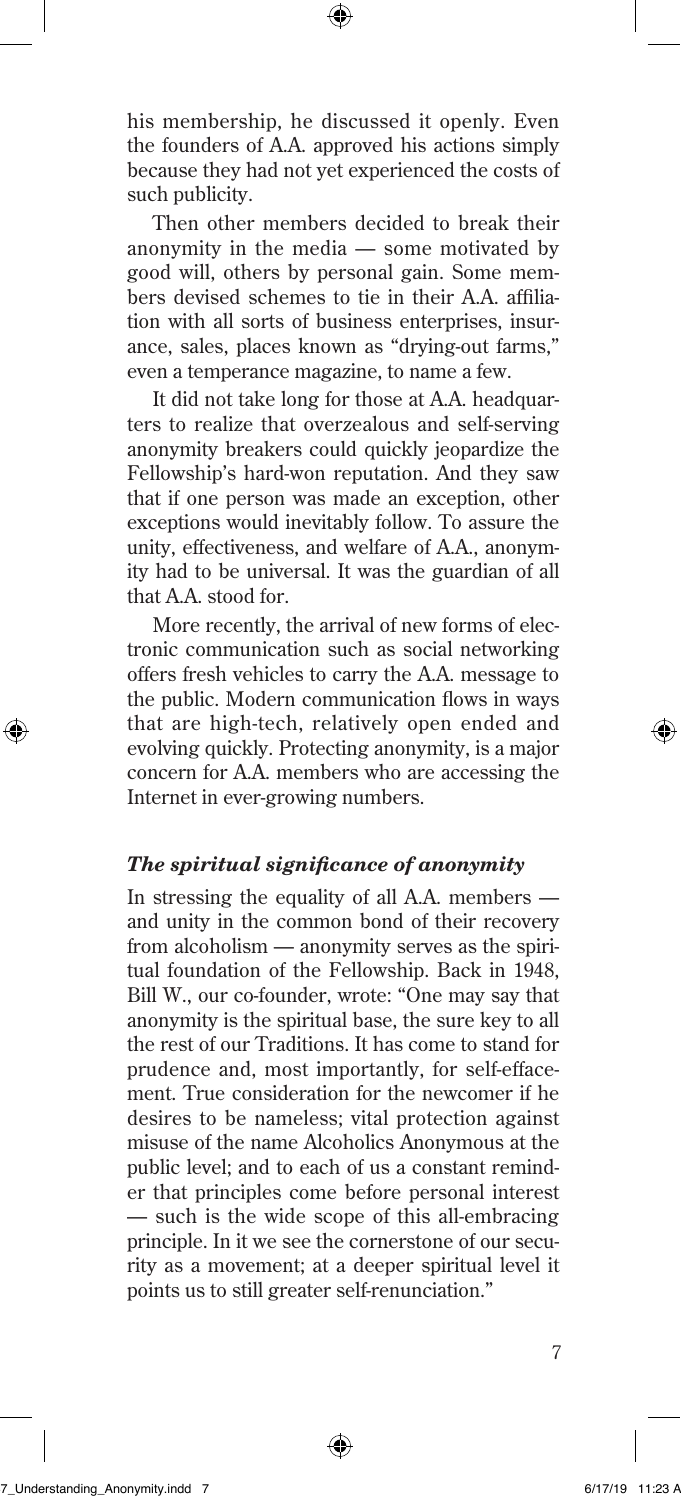## Some questions and answers about anonymity

A.A. members as well as many people outside the program are sometimes puzzled about how to put the principle of anonymity into practice. Some of the most frequently asked questions about both personal anonymity and anonymity at the public level include:

## *Personal anonymity*

Q. After I tell my loved ones about my A.A. membership, should I ask them not to disclose this information to anyone else?

A. This is entirely a personal matter, but it is usually best for all concerned to let the A.A. member decide who shall be told and when.

Q. If relatives, friends, and business associates comment on my improved appearance and functioning after I become sober, should I tell them I'm in A.A.?

A. Members of the immediate family and close friends are usually pleased to learn about an alcoholic's membership in A.A. As for business associates, it might be best simply to say that you've stopped drinking and postpone decision about disclosing your membership until after you have been in the Fellowship for several months.

Q. What should I do if I meet old acquaintances at A.A. meetings?

A. You need not ask them to protect your anonymity; they are there for the same, or similar, reasons. They will generally respect your privacy and you, in turn, should respect theirs.

Q. What should I tell my loved ones about protecting the anonymity of the A.A. members they may meet?

A. Explain that anonymity is extremely important to A.A. members. Each A.A. member decides if and when to share aspects of his or her recovery, and with whom. Accordingly, it is hoped that family members and other friends of A.A. members protect the anonymity of their loved ones who are in A.A., and that they protect the anonymity of other A.A. members whom they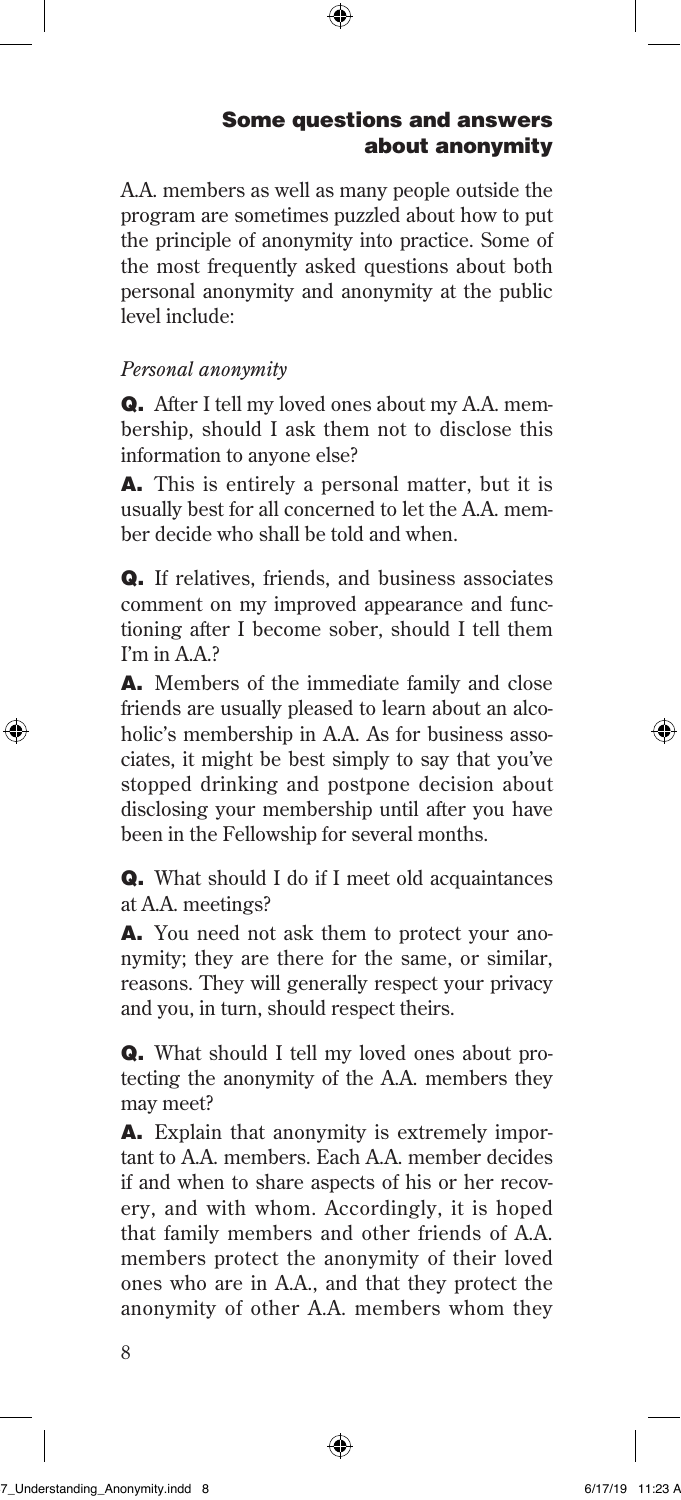may meet. This includes not disclosing to others the fact that a person is an A.A. member.

In addition, let loved ones know that when an A.A. member dies, it is important not to identify an A.A. sponsor or A.A. friends, as such, in the obituary, in the media, or online.

Q. What if I see public figures at a meeting?

A. Like everyone else, public figures should have the protection of anonymity to the extent that they desire it.

Q. I know that I should not reveal the names of members that I hear in A.A. meetings, but what about other personal information?

A. It is understood by A.A. members that personal disclosures made in A.A. meetings are to be treated as confidential. For example, if friends outside the program are acquainted with some of your A.A. friends and know of their membership, you should be careful not to violate confidences picked up at meetings, however harmless they may appear at the time.

Q. Is it okay to tell someone if I witness or experience inappropriate behavior that happens either during or outside meeting times? Can I alert the proper authorities if there is criminal behavior?

A. Groups strive to provide as safe an environment as possible in which members can focus on sobriety, and, while anonymity is central to that purpose, it is not intended to be a cloak protecting inappropriate or criminal behavior. Saying something about inappropriate behavior or calling the proper authorities does not go against any A.A. Traditions and is meant to preserve the safety of all members.

Q. Should I tell people who seem to have a drinking problem about my A.A. affiliation?

A. This is a personal matter. However, the spirit of the program is one of sharing and a recent study of A.A. members shows that a high proportion of them joined the Fellowship through another member. Before reaching a decision about such matters, most members find it helpful to discuss them with sponsors or A.A. friends.

Q. Should I reveal my anonymity to my boss so that I can attend early A.A. meetings regularly?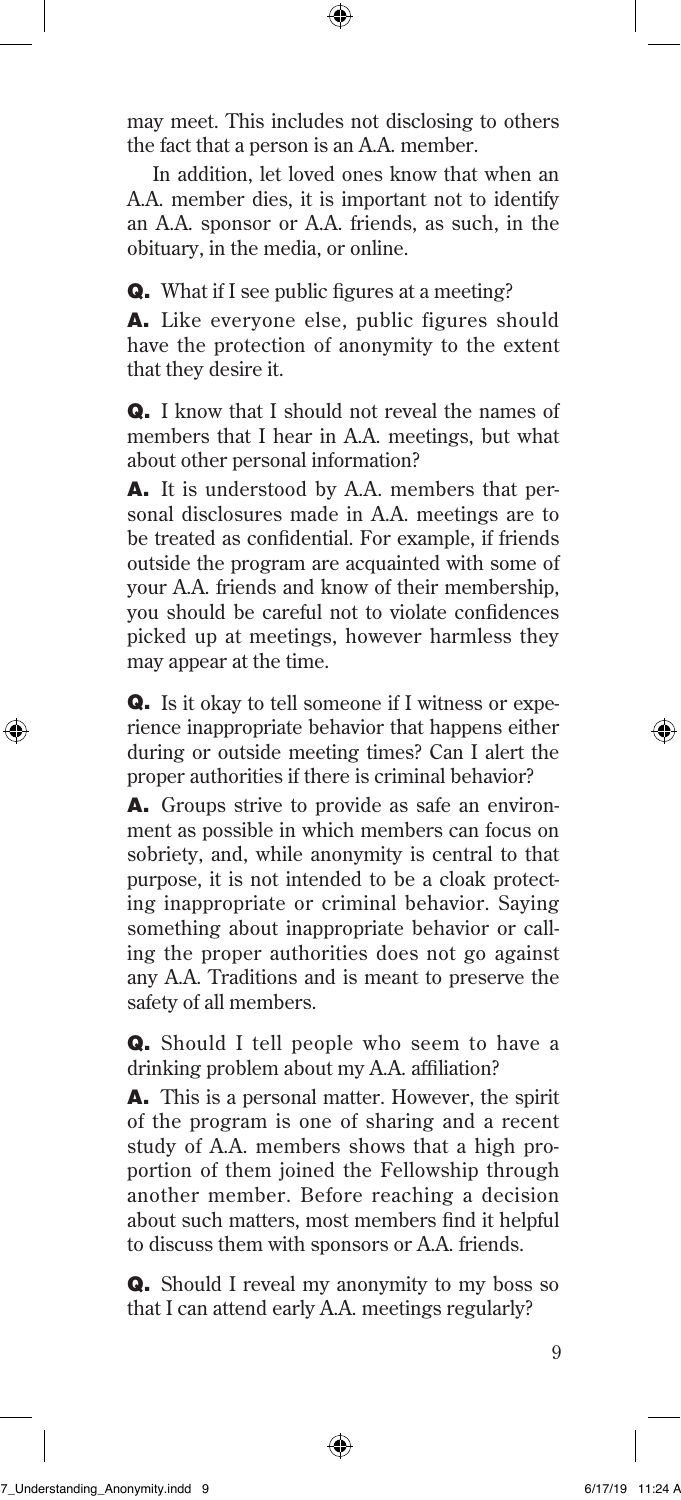A. Asking for special favors because of A.A. membership is not in the spirit of the anonymity Traditions.

## *Anonymity in the digital age*

Q. I maintain an Internet website and a personal page on a social media site. I also belong to an online meeting. At what level should I protect my anonymity on the Internet?

A. Publicly accessible aspects of the Internet such as websites featuring text, graphics, audio and video can be considered the same as publishing or broadcasting. Unless password-protected, a website requires the same safeguards that we use at the level of press, radio and film. Simply put, this means that A.A.s do not identify themselves as A.A. members using their full names and/or full-face photos.

Q. Should I be concerned about the anonymity of others who view my sites?

A. When we use digital media, we are responsible for our own anonymity and that of others. When we post, text, or blog, we should assume that we are publishing at the public level. When we break our anonymity in these forums, we may inadvertently break the anonymity of others.

For more information on anonymity online see the A.A. Guideline on the Internet at www.aa.org, and the October 2010 issue of AA Grapevine on Preserving Anonymity in a Networked World.

Q. What if I appear as an A.A. member on TV, in a film, or a webcast, or allow my picture to be used in a newspaper, magazine, or online publication but do not give my full name? Is this considered an anonymity break?

A. Yes, if full-face photographs and other easily identifiable photos of A.A. members (who are *described* as A.A. members) are published or broadcast, even though their full names are not given, these are considered anonymity breaks.

Q. I've heard a number of people, inside and outside of A.A., say the well-known A.A. members should be encouraged to announce their membership to help promote the Fellowship. Why does A.A. continue to maintain the Tradition of anonymity for celebrities and other members?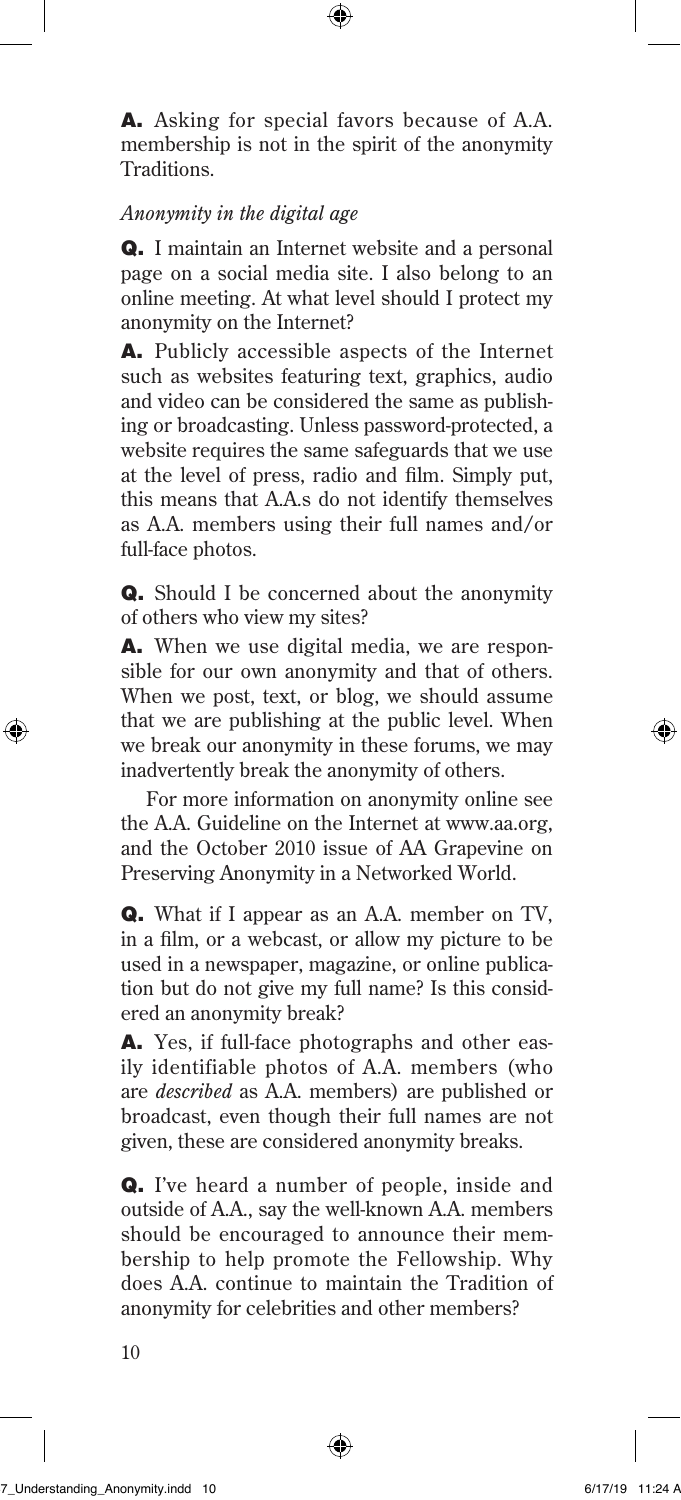A. Those Traditions developed out of the experience of the early members. At first, they too felt that well-known A.A. members could help the Fellowship by breaking their anonymity. But it soon became apparent that, if one anonymity breaker stepped forward, others would follow; and if members were to strive for public acclaim and power, the spiritual unity so essential to the work of helping fellow alcoholics would soon be lost.

Q. What about making or posting video recordings of talks and meetings? Are these considered to be anonymity breaks, since people are seen full-face and clearly identify themselves as A.A. members?

A. Realizing that anonymity is the spiritual foundation of all our Traditions, it is recommended that talks by A.A. members *as members* be given in person, rather than be video recorded in view of the temptation of video recording to place personalities before principles," and thus encourage the development of a "star" system in A.A. *(As per 1980 General Service Conference resolution)*

## Spot-check inventory

Some additional questions that can be helpful in evaluating whether our actions may or may not be in conflict with the principles of humility and sacrifice that underlie our anonymity traditions:

• Is my posting about the message or the messenger?

• Am I carrying the A.A. message in the hopes of helping someone else, or am I simply "shouting from the rooftops"?

• Am I taking my story and affiliating it with political causes?

• Am I being extra cautious about not identifying other A.A. members in photographs or statements?

• Am I avoiding the temptation to incite controversy through caustic argument or bullying others who may disagree with me?

• Am I providing helpful information about A.A. for those who may need our help?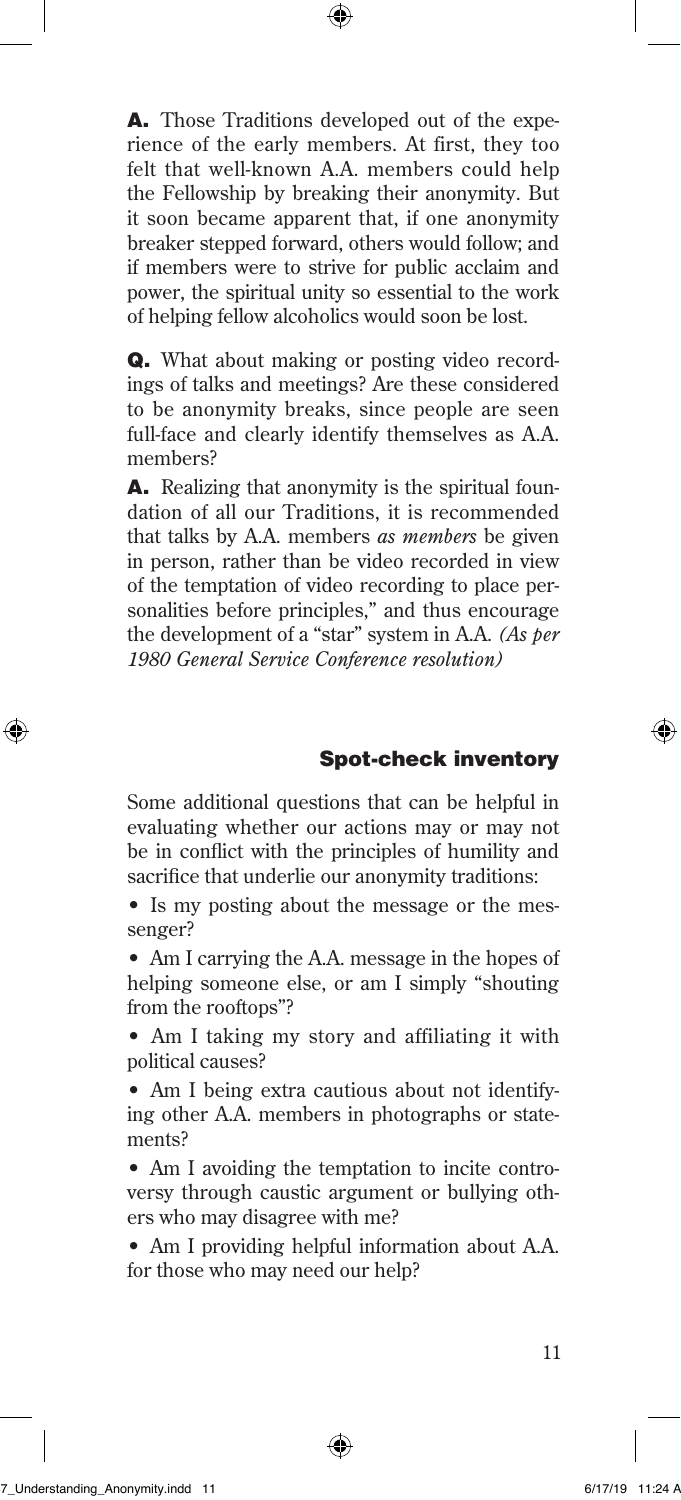It is the A.A. member's responsibility, and not that of the media, to maintain our cherished Tradition of anonymity.

• A.A. members generally think it unwise to break the anonymity of the member even after his or her death, but in each situation, the final decision must rest with the family. A.A. members, though, are in agreement that the anonymity of still living A.A. members should be respected in obituaries or in any type of printed remembrance or death notice.

• A.A. members may disclose their identity and speak as recovered alcoholics, giving radio, TV and Internet interviews, without violating the Traditions — so long as their A.A. membership is not revealed.

• A.A. members may speak as A.A. members only if their names or faces are not revealed. They speak not for A.A. but as individual members.

## *Experience suggests that A.A. members:*

• Respect the right of other members to maintain their own anonymity at whatever levels they wish.

• Are vigilant not to break their anonymity when posting, texting, or blogging, and very careful not to inadvertently break the anonymity of others.

- When speaking as A.A. members at non-A.A. meetings, usually use first names only.
- Maintain personal anonymity in articles and autobiographies.

• Avoid the use of titles such as "A.A. counselor" when employed as professionals in the field of alcoholism (the title "alcoholism counselor" is preferred).

• Use last names within the Fellowship, especially for election of group officers and other service jobs.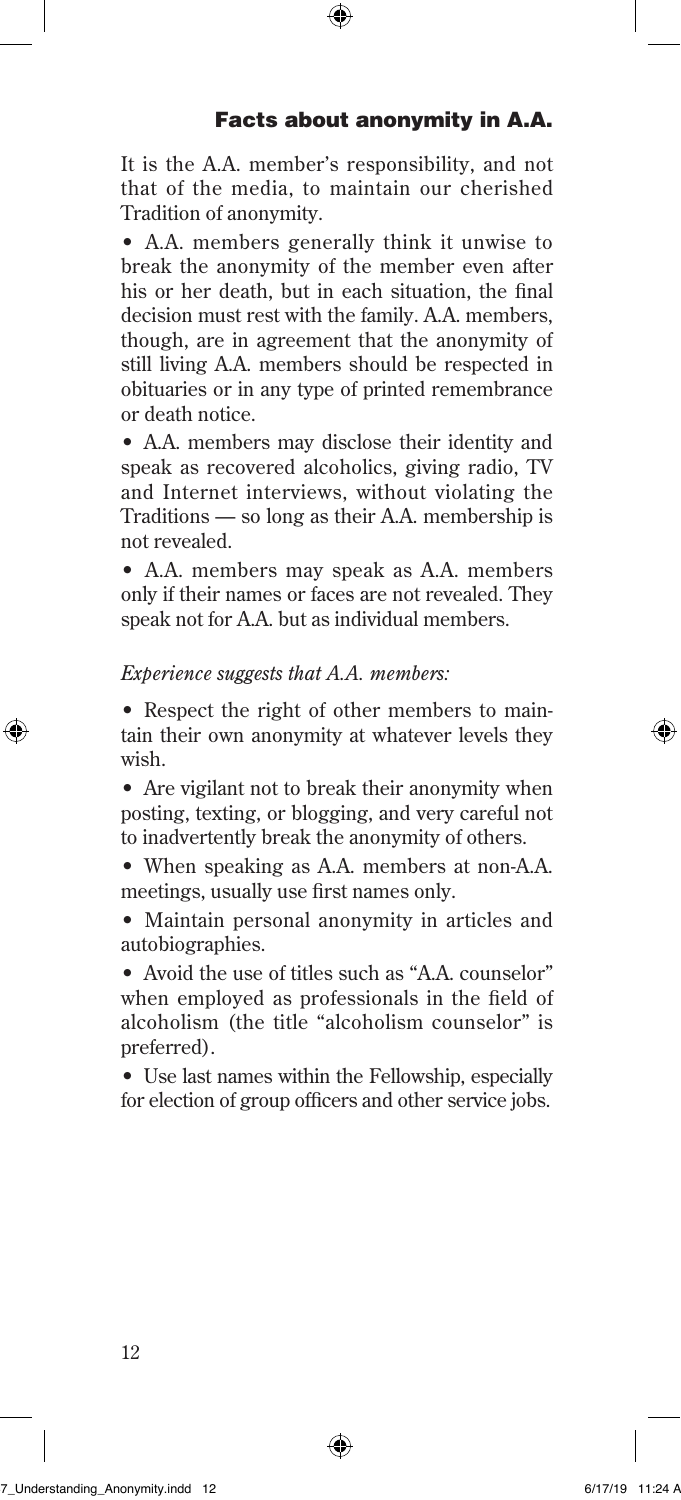For more information on anonymity, the following pamphlets and other materials may be helpful:

| G.S.O.'s A.A. website: aa.org                                                                                      |
|--------------------------------------------------------------------------------------------------------------------|
| "The Twelve Traditions Illustrated"                                                                                |
| "A.A. Tradition — How It Developed"                                                                                |
| "Speaking at Non-A.A. Meetings"                                                                                    |
| AA Grapevine, October 2010:<br>Preserving Anonymity in a Networked World                                           |
| A.A. Guidelines on Public Information                                                                              |
| A.A. Guideline on the Internet                                                                                     |
| Public Information Workbook, which contains<br>information on how to handle TV, radio,<br>and newspaper interviews |

Write: General Service Office Box 459 Grand Central Station New York, NY 10163 www.aa.org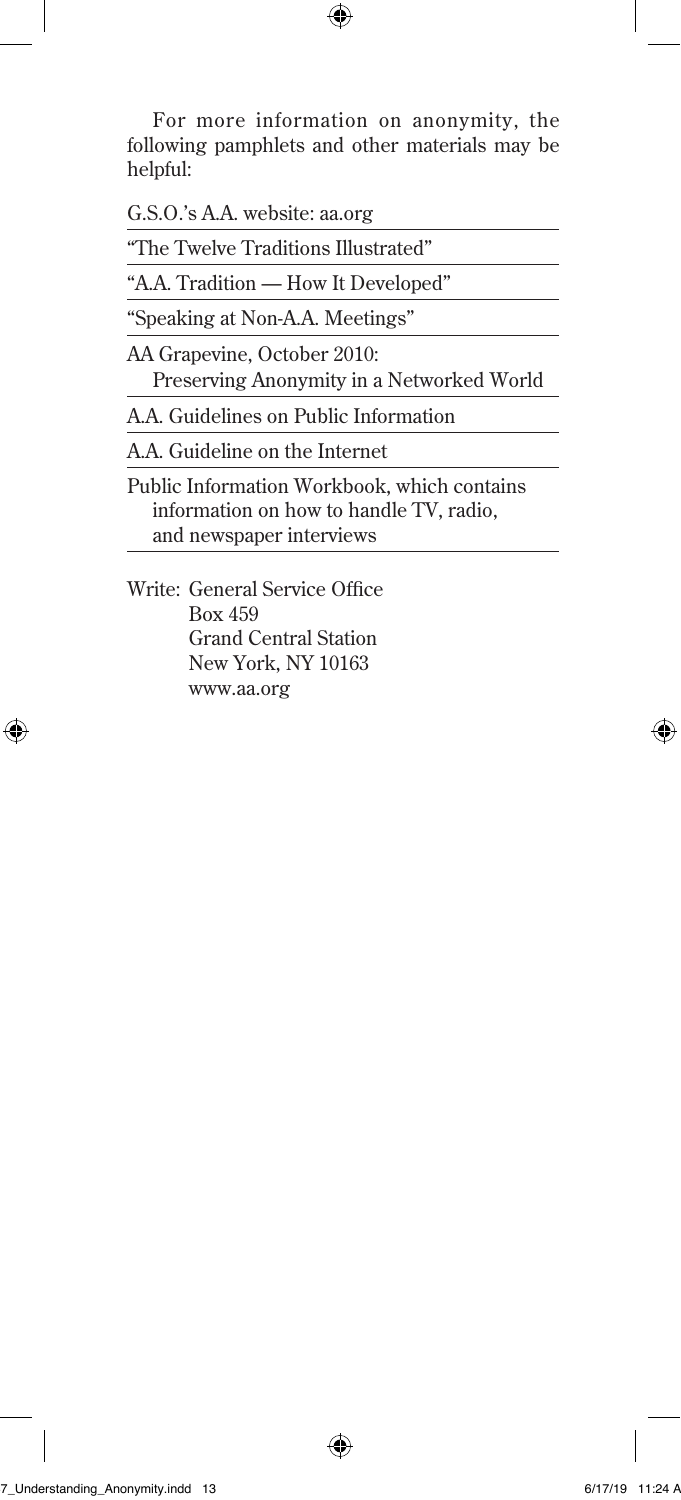#### THE TWELVE STEPS OF ALCOHOLICS ANONYMOUS

 1. We admitted we were powerless over alcohol — that our lives had become unmanageable.

 2. Came to believe that a Power greater than ourselves could restore us to sanity.

 3. Made a decision to turn our will and our lives over to the care of God *as we understood Him.*

 4. Made a searching and fearless moral inventory of ourselves.

 5. Admitted to God, to ourselves, and to another human being the exact nature of our wrongs.

 6. Were entirely ready to have God remove all these defects of character.

 7. Humbly asked Him to remove our shortcomings.

 8. Made a list of all persons we had harmed, and became willing to make amends to them all.

 9. Made direct amends to such people wherever possible, except when to do so would injure them or others.

10. Continued to take personal inventory and when we were wrong promptly admitted it.

11. Sought through prayer and meditation to improve our conscious contact with God *as we understood Him,* praying only for knowledge of His will for us and the power to carry that out.

12. Having had a spiritual awakening as the result of these steps, we tried to carry this message to alcoholics, and to practice these principles in all our affairs.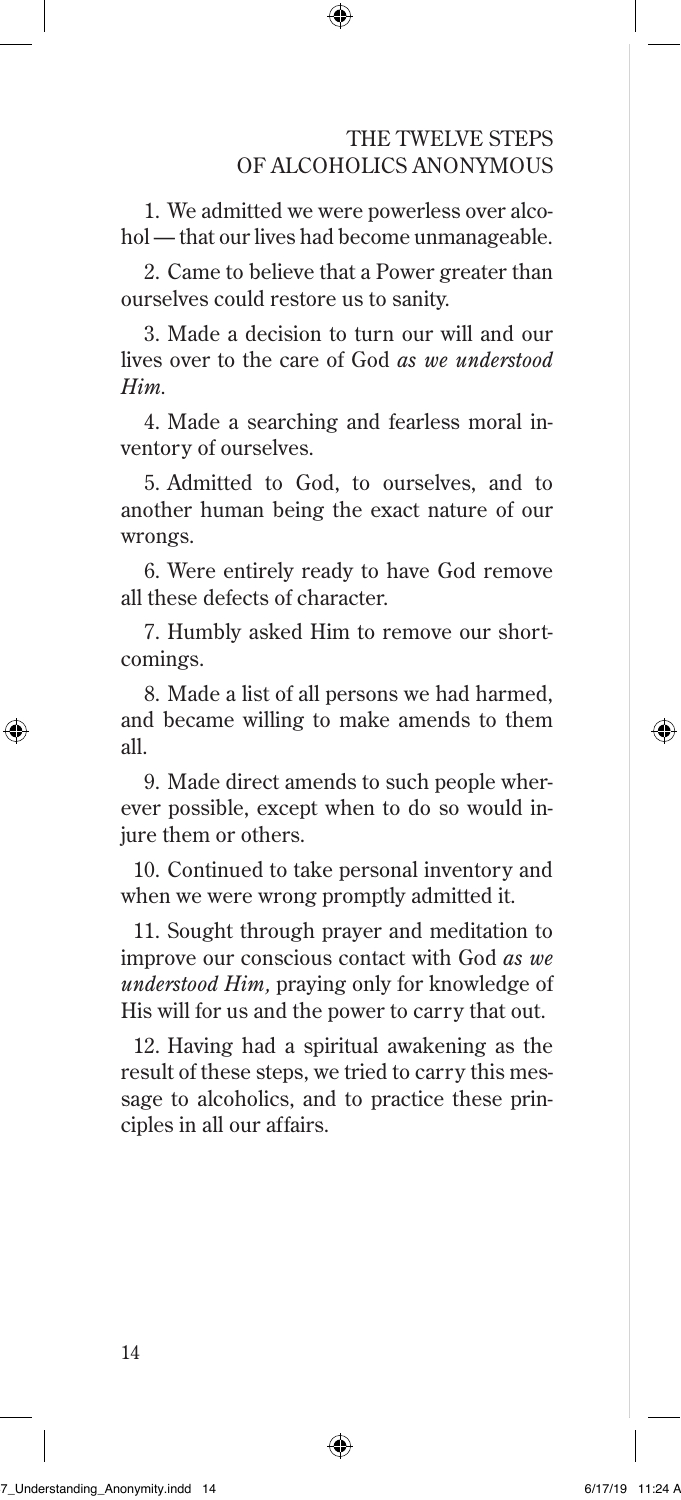## THE TWELVE TRADITIONS OF ALCOHOLICS ANONYMOUS

1. Our common welfare should come first: personal recovery depends upon A.A. unity.

 2. For our group purpose there is but one ultimate authority  $-$  a loving God as He may express Himself in our group conscience. Our leaders are but trusted servants; they do not govern.

 3. The only requirement for A.A. membership is a desire to stop drinking.

 4. Each group should be autonomous except in matters affecting other groups or A.A. as a whole.

 5. Each group has but one primary purpose — to carry its message to the alcoholic who still suffers.

6. An A.A. group ought never endorse, finance or lend the A.A. name to any related facility or outside enterprise, lest problems of money, property and prestige divert us from our primary purpose.

 7. Every A.A. group ought to be fully selfsupporting, declining outside contributions.

 8. Alcoholics Anonymous should remain forever nonprofessional, but our service centers may employ special workers.

 9. A.A., as such, ought never be organized; but we may create service boards or committees directly responsible to those they serve.

10. Alcoholics Anonymous has no opinion on outside issues; hence the A.A. name ought never be drawn into public controversy.

11. Our public relations policy is based on attraction rather than promotion; we need always maintain personal anonymity at the level of press, radio and films.

12. Anonymity is the spiritual foundation of all our Traditions, ever reminding us to place principles before personalities.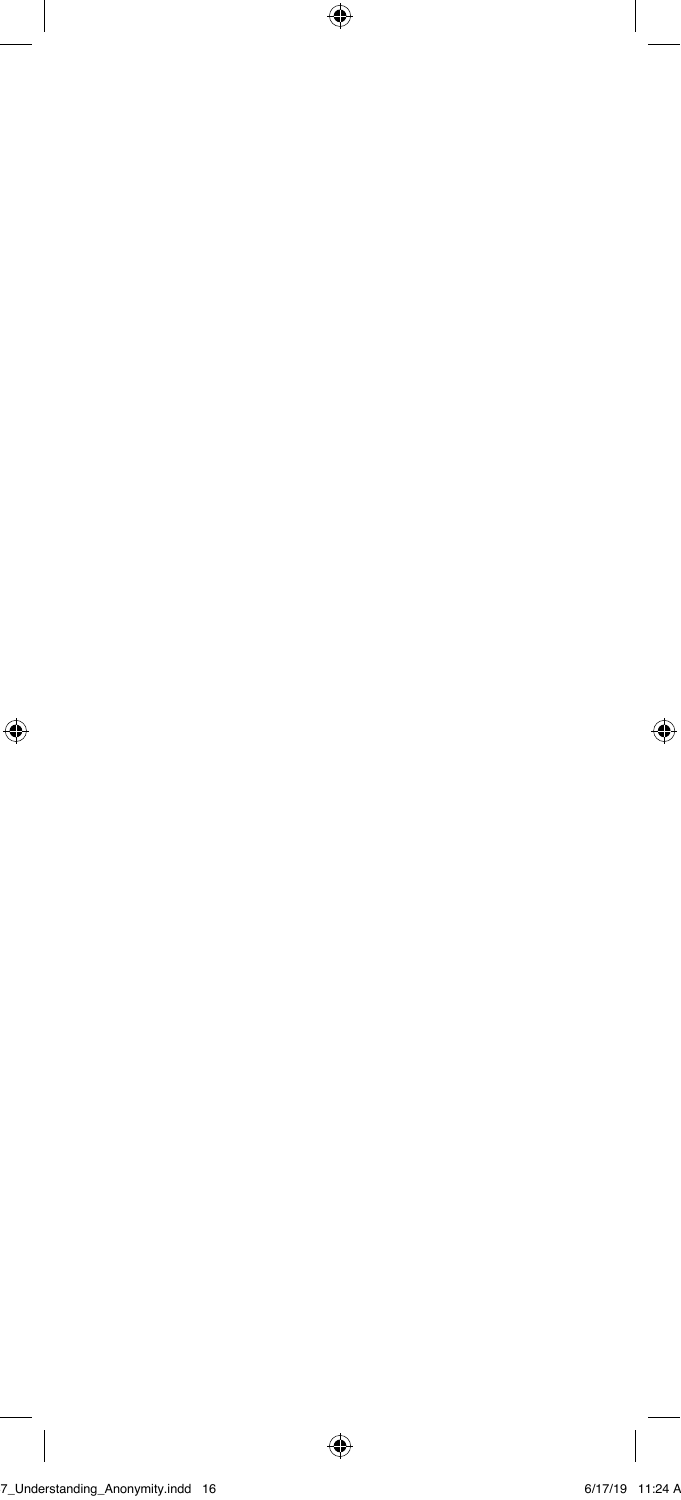#### THE TWELVE CONCEPTS FOR WORLD SERVICE

 I. Final responsibility and ultimate authority for A.A. world services should always reside in the collective conscience of our whole Fellowship.

 II. The General Service Conference of A.A. has become, for nearly every practical purpose, the active voice and the effective conscience of our whole Society in its world affairs.

 III. To insure effective leadership, we should endow each element of A.A. — the Conference, the General Service Board and its service corporations, staffs, committees, and executives — with a traditional "Right of Decision."

 IV. At all responsible levels, we ought to maintain a traditional "Right of Participation," allowing a voting representation in reasonable proportion to the responsibility that each must discharge.

 V. Throughout our structure, a traditional "Right of Appeal" ought to prevail, so that minority opinion will be heard and personal grievances receive careful consideration.

 VI. The Conference recognizes that the chief initiative and active responsibility in most world service matters should be exercised by the trustee members of the Conference acting as the General Service Board.

 VII. The Charter and Bylaws of the General Service Board are legal instruments, empowering the trustees to manage and conduct world service affairs. The Conference Charter is not a legal document; it relies upon tradition and the A.A. purse for final effectiveness.

 VIII. The trustees are the principal planners and administrators of overall policy and finance. They have custodial oversight of the separately incorporated and constantly active services, exercising this through their ability to elect all the directors of these entities.

 IX. Good service leadership at all levels is indispensable for our future functioning and safety. Primary world service leadership, once exercised by the founders, must necessarily be assumed by the trustees.

 X. Every service responsibility should be matched by an equal service authority, with the scope of such authority well defined.

 XI. The trustees should always have the best possible committees, corporate service directors, executives, staffs, and consultants. Composition, qualifications, induction procedures, and rights and duties will always be matters of serious concern.

 XII. The Conference shall observe the spirit of A.A. tradition, taking care that it never becomes the seat of perilous wealth or power; that sufficient operating funds and reserve be its prudent financial principle; that it place none of its members in a position of unqualified authority over others; that it reach all important decisions by discussion, vote, and, whenever possible, by substantial unanimity; that its actions never be personally punitive nor an incitement to public controversy; that it never perform acts of government, and that, like the Society it serves, it will always remain democratic in thought and action.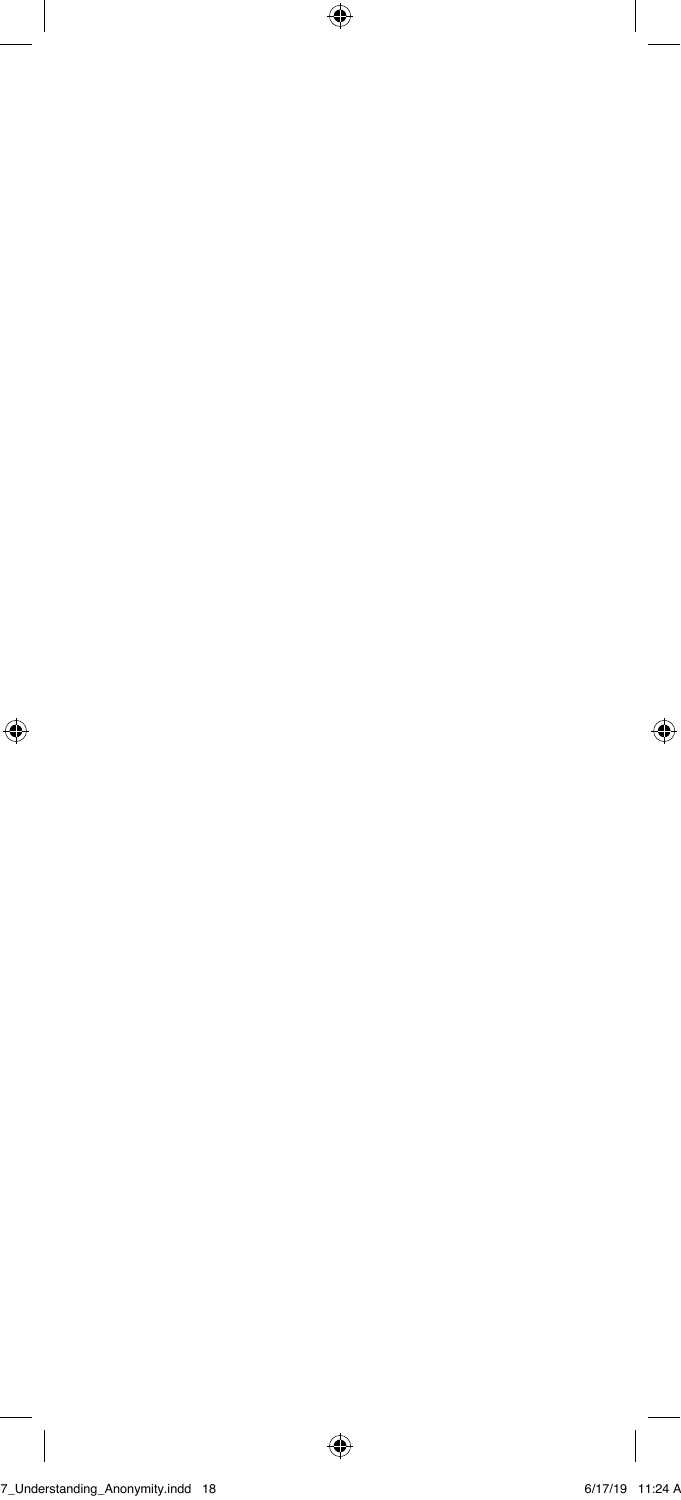A.A. PUBLICATIONS Below is a partial listing of A.A. publications. Complete order forms are available from the General Service Office of ALCOHOLICS ANONYMOUS. Box 459, Grand Central Station, New York, NY 10163. Telephone: (212) 870-3400; Website: aa.org.

#### BOOKS

ALCOHOLICS ANONYMOUS TWELVE STEPS AND TWELVE TRADITIONS DAILY REFLECTIONS ALCOHOLICS ANONYMOUS COMES OF AGE AS BILL SEES IT DR. BOB AND THE GOOD OLDTIMERS 'PASS IT ON'

#### **BOOKLETS**

LIVING SOBER CAME TO BELIEVE A.A. IN PRISON: INMATE TO INMATE

#### PAMPHLETS

#### Experience, Strength and Hope:

WOMEN IN A.A. A.A. FOR THE BLACK AND AFRICAN-AMERICAN ALCOHOLIC A.A. FOR THE NATIVE NORTH AMERICAN YOUNG PEOPLE AND A.A. A.A. FOR THE OLDER ALCOHOLIC — NEVER TOO LATE LGBTQ ALCOHOLICS IN A.A. THE "GOD" WORD: AGNOSTIC AND ATHEIST MEMBERS IN A.A. A.A. FOR ALCOHOLICS WITH MENTAL HEALTH ISSUES AND THEIR SPONSORS ACCESS TO A.A.: MEMBERS SHARE ON OVERCOMING BARRIERS A.A. AND THE ARMED SERVICES DO YOU THINK YOU'RE DIFFERENT? MANY PATHS TO SPIRITUALITY MEMO TO AN INMATE IT SURE BEATS SITTING IN A CELL (An illustrated pamphlet for inmates) About A.A.:

FREQUENTLY ASKED QUESTIONS ABOUT A.A. IS A.A. FOR ME? IS A.A. FOR YOU? A NEWCOMER ASKS IS THERE AN ALCOHOLIC IN YOUR LIFE? THIS IS A.A. QUESTIONS AND ANSWERS ON SPONSORSHIP THE A.A. GROUP PROBLEMS OTHER THAN ALCOHOL THE A.A. MEMBER—MEDICATIONS AND OTHER DRUGS SELF-SUPPORT: WHERE MONEY AND SPIRITUALITY MIX THE TWELVE STEPS ILLUSTRATED THE TWELVE TRADITIONS ILLUSTRATED THE TWELVE CONCEPTS ILLUSTRATED HOW A.A. MEMBERS COOPERATE WITH PROFESSIONALS A.A. IN CORRECTIONAL FACILITIES A.A. IN TREATMENT SETTINGS BRIDGING THE GAP A.A. TRADITION—HOW IT DEVELOPED<br>LET'S BE FRIENDLY WITH OUR FRIENDS UNDERSTANDING ANONYMITY

#### For Professionals:

A.A. IN YOUR COMMUNITY A BRIEF GUIDE TO A.A.<br>IF YOU ARE A PROFFS **IF YOU ARE A PROFESSIONAL** ALCOHOLICS ANONYMOUS AS A RESOURCE FOR THE HEALTH CARE PROFESSIONAL A MESSAGE TO CORRECTIONS PROFESSIONALS IS THERE A PROBLEM DRINKER IN THE WORKPLACE? MEMBERS OF THE CLERGY ASK ABOUT A.A. A.A. MEMBERSHIP SURVEY A MEMBER'S-EYE VIEW OF ALCOHOLICS ANONYMOUS

VIDEOS (available on aa.org)

A.A. VIDEOS FOR YOUNG PEOPLE HOPE: ALCOHOLICS ANONYMOUS A NEW FREEDOM CARRYING THE MESSAGE BEHIND THESE WALLS

#### For Professionals:

A.A. VIDEO FOR HEALTH CARE PROFESSIONALS

- A.A. VIDEO FOR LEGAL AND CORRECTIONS PROFESSIONALS A.A. VIDEO FOR EMPLOYMENT/HUMAN RESOURCES PROFESSIONALS
- 

#### PERIODICALS

AA GRAPEVINE (monthly) LA VIÑA (bimonthly, in Spanish)